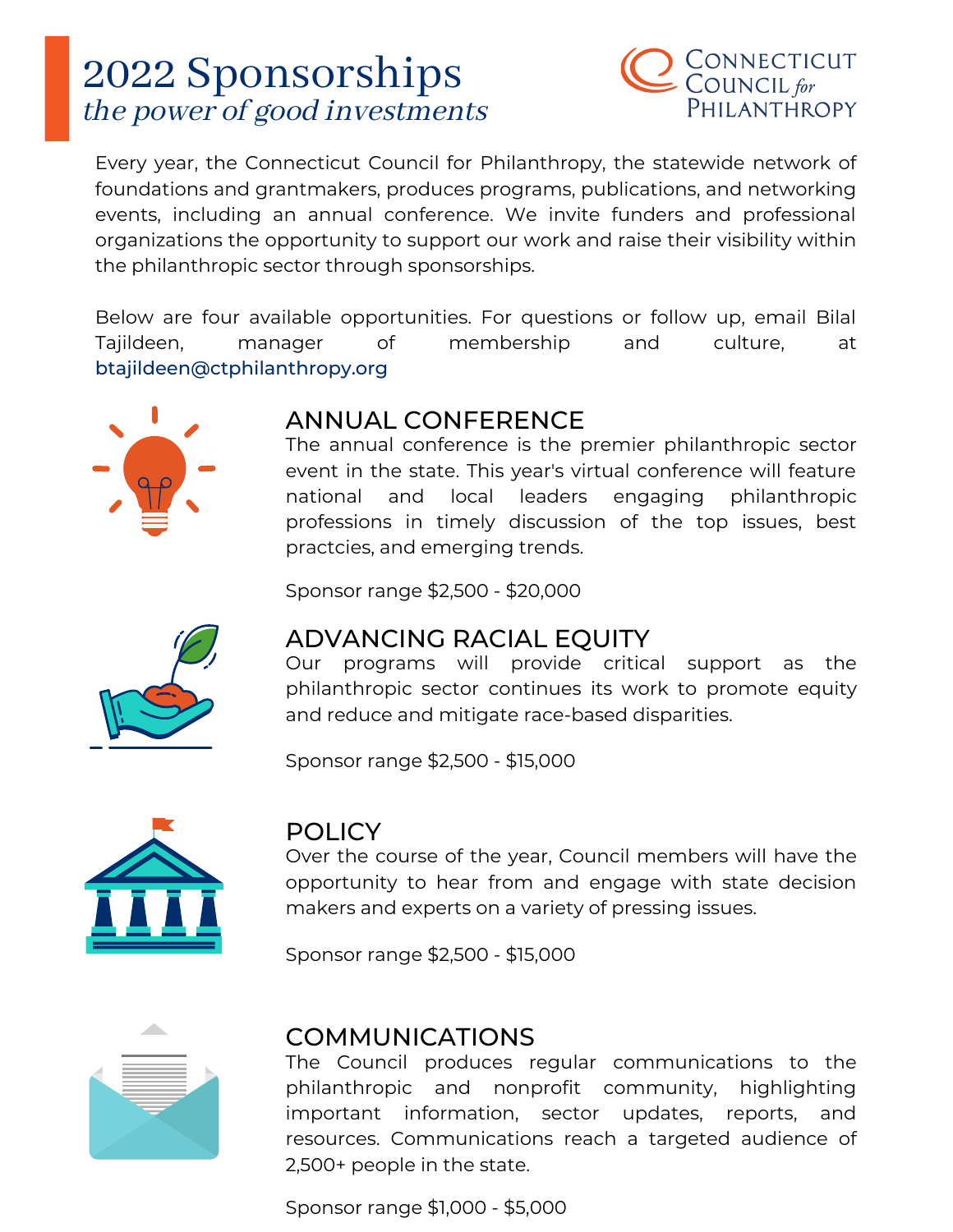



### ANNUAL CONFERENCE

The Council's annual conference is the flagship philanthropic conference in the state. This year, our conference theme is Moving Forward Together and will be taking place in September. The conference will be in-person in Hartford, provided in-person events are safe to hold. The conference will have safety measures.

| <b>BENEFIT</b>                                                | <b>PRESENTING</b><br>\$20,000 | <b>GOLD</b><br>\$10,000 | <b>SILVER</b><br>\$5,000 | <b>BRONZE</b><br>\$2,500 |
|---------------------------------------------------------------|-------------------------------|-------------------------|--------------------------|--------------------------|
| Logo and link on website home<br>page (rolling marquee)       | ≭                             |                         |                          |                          |
| Logo on conference<br>website,<br>email, and sponsor slide    | ≭                             | Ж                       |                          |                          |
| Name on conference<br>website,<br>email, and sponsor slide    |                               |                         | Ж                        |                          |
| Up to 5 minutes of speaking in the<br>keynote opening remarks | Ж                             |                         |                          |                          |
| Verbal recognition in opening remarks of<br>each session      | ≭                             | ≭                       |                          |                          |
| Recognition across social media                               | Ж                             | ≭                       | Ж                        |                          |
| Complimentary conference<br>registrations                     | 20                            | 15                      | 10                       | 5                        |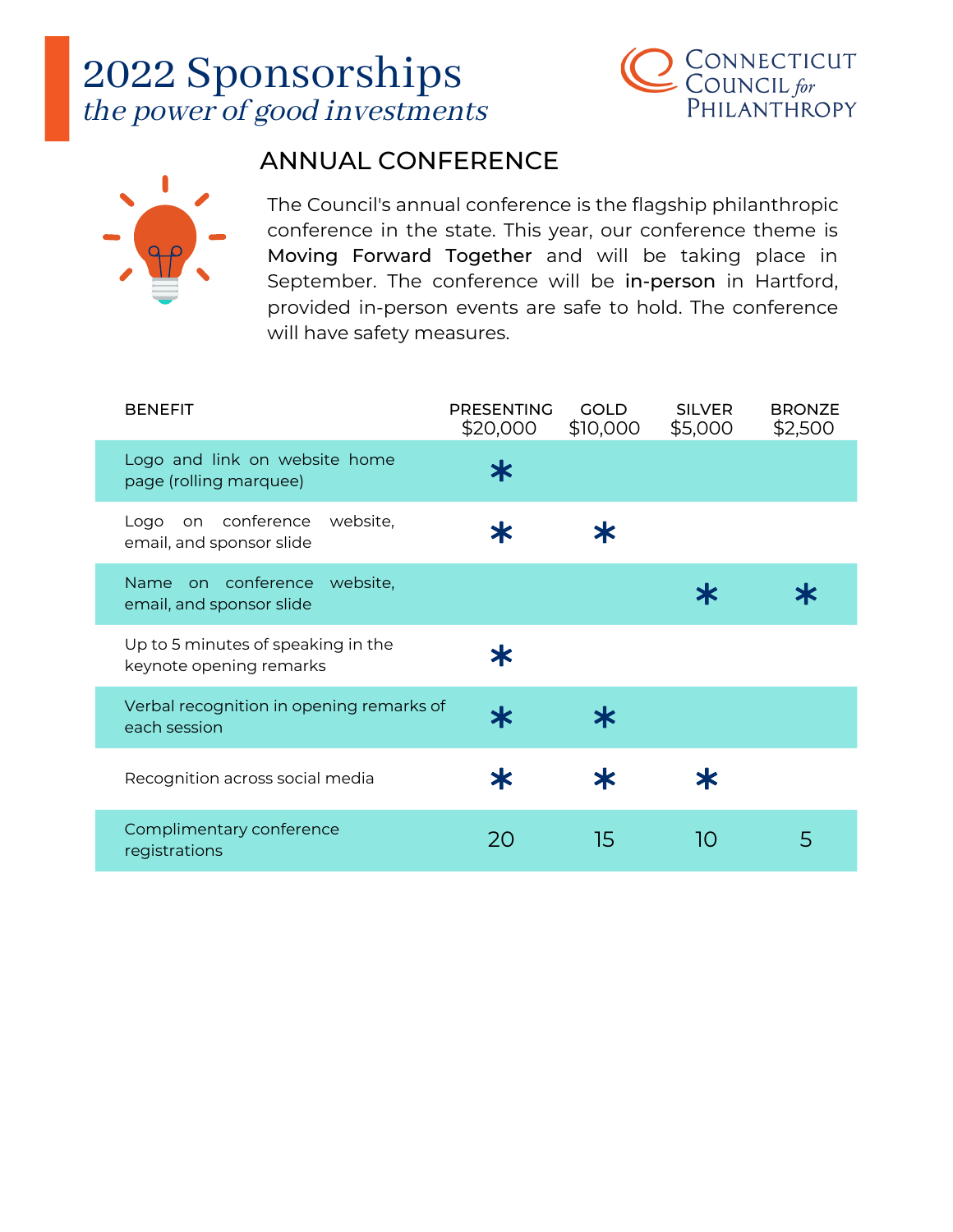



### ADVANCING RACIAL EQUITY

Within our strategic plan, advancing racial equity is firmly in the center. of it. This year, we are dedicating resources, time, and staff capacity to supporting member learning spaces such as race equity cohorts, peer-to-peer conversation spaces, and the Council's recently launched Philanthropy Professionals of Color Network.

| <b>BENEFIT</b>                                                  | <b>PRESENTING</b><br>\$15,000 | GOLD<br>\$10,000 | <b>SILVER</b><br>\$5,000 | <b>BRONZE</b><br>\$2,500 |
|-----------------------------------------------------------------|-------------------------------|------------------|--------------------------|--------------------------|
| Logo and link on website home<br>page (rolling marquee)         | Ж                             |                  |                          |                          |
| Logo on program website, email,<br>and sponsor slide            |                               |                  |                          |                          |
| Name on program website, email,<br>and sponsor slide            |                               |                  |                          |                          |
| Spotlight on website/communications<br>highlighting equity work | Ж                             |                  |                          |                          |
| Verbal recognition in opening remarks of<br>each session        |                               | Ж                |                          |                          |
| Recognition across social media                                 |                               |                  |                          |                          |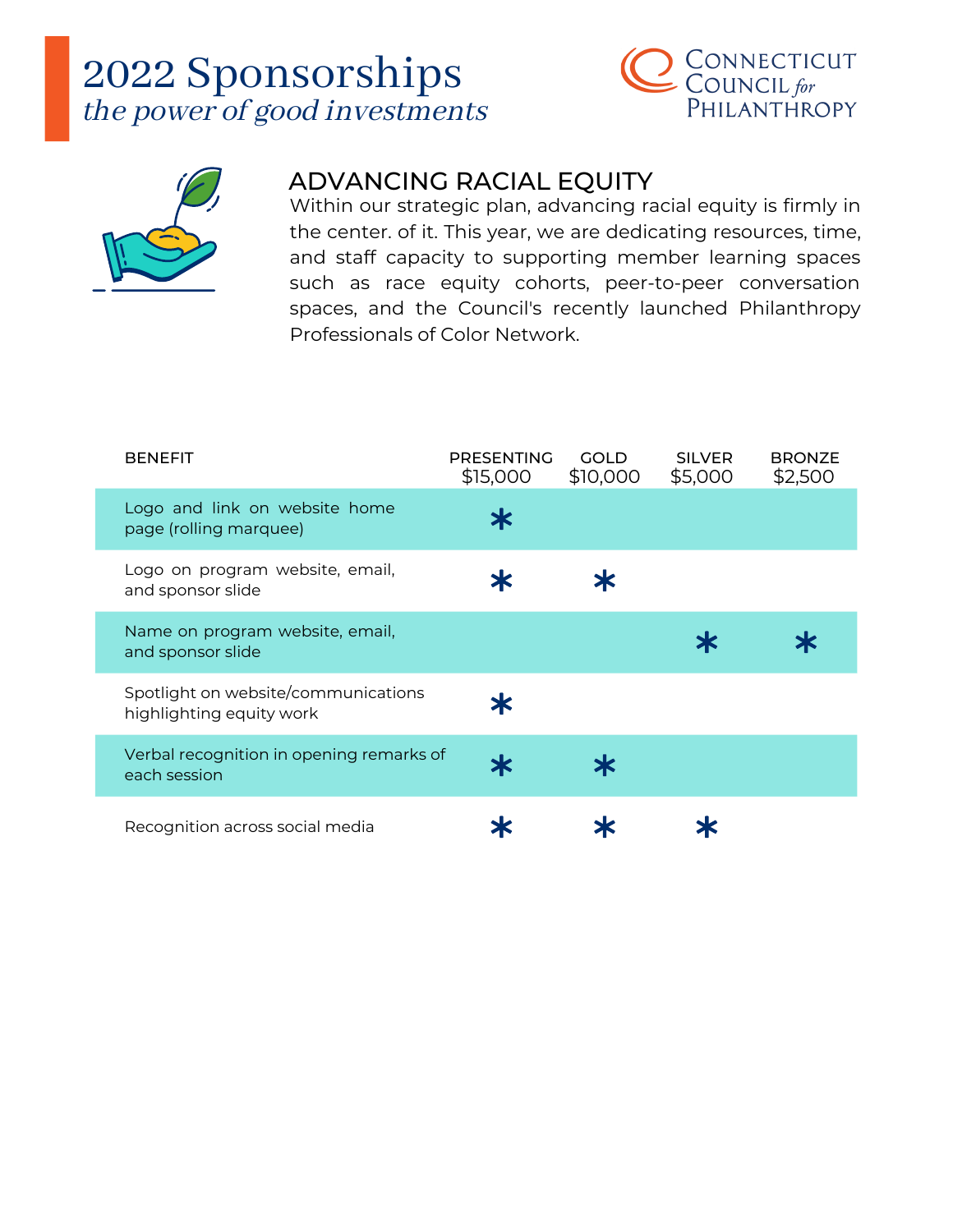



#### **POLICY**

Over the course of the year, this series will include a training with Alliance for Justice on the roles that foundations can play to support advocacy, a legislative session preview and wrap-up, and several lunch-time conversations that highlight, explore, and contextualize policy issues and perspectives on topics of high interest in Connecticut philanthropy.

| <b>BENEFIT</b>                                                  | <b>PRESENTING</b><br>\$15,000 | <b>GOLD</b><br>\$10,000 | <b>SILVER</b><br>\$5,000 | <b>BRONZE</b><br>\$2,500 |
|-----------------------------------------------------------------|-------------------------------|-------------------------|--------------------------|--------------------------|
| Logo and link on website home<br>page (rolling marquee)         |                               |                         |                          |                          |
| Logo on program website, email,<br>and sponsor slide            |                               |                         |                          |                          |
| Name on program website, email,<br>and sponsor slide            |                               |                         |                          |                          |
| Spotlight on website/communications<br>highlighting policy work |                               |                         |                          |                          |
| Verbal recognition in opening remarks of<br>each session        |                               |                         |                          |                          |
| Recognition across social media                                 |                               |                         |                          |                          |